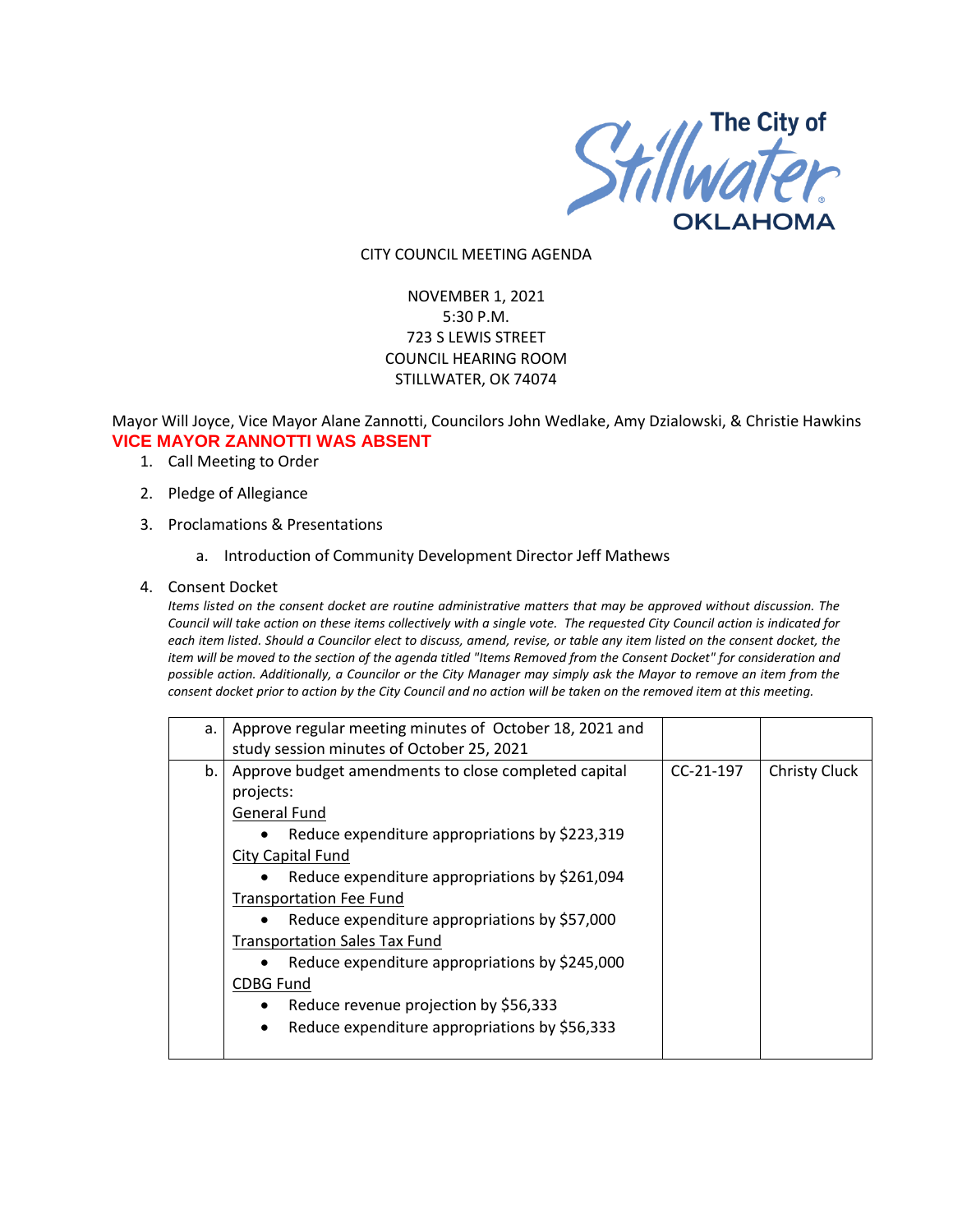| utility easement at 711 N Main                                                                        |  |  |  |  |
|-------------------------------------------------------------------------------------------------------|--|--|--|--|
| Approve 2022 City Council meeting schedule<br>d.1<br><b>CONSENT DOCKET APPROVED MINUS ITEM D. 4-0</b> |  |  |  |  |

### 5. Public Comment on Items not Scheduled for Public Hearings

*Stillwater City Code, Section 2-53(a) & (b), provides that taxpayers or residents of the city, or their authorized legal representatives, may address the Council at a regularly scheduled meeting on any item of business listed on the meeting agenda provided they have submitted a written request prior to the meeting either online at Request to* [speak form](http://stillwater.org/page/home/government/mayor-city-council/meetings-agendas-minutes/online-request-to-speak-at-city-council) *or via the form found in the lobby outside Council chambers prior to meetings.*

### 6. Items Removed from Consent Docket

*Items removed from the consent docket are placed on this section of the agenda for discussion, revision, amendment and/or tabling prior to action by the City Council. The City Council may take action, including a vote or series of votes, on items removed to this section of the agenda after the requested discussion, revision or amendment.*

d. Approve 2022 City Council meeting schedule

# **ITEM D. APPROVED 4-0**

## 7. Public Hearings

*The Council will hear public comments, discuss, and take action including a vote or series of votes on each item listed as presented or as amended by the City Council unless the agenda entry specifically states that no action will be taken.*

| a. | Receive public comment regarding a request for a                | $CC-21-201$ | <b>Rian Harkins</b> |
|----|-----------------------------------------------------------------|-------------|---------------------|
|    | Map Amendment to rezone properties addressed as                 |             |                     |
|    | 2003 W. 6 <sup>th</sup> Avenue and 610 S. McFarland Street from |             |                     |
|    | Residential Multi-Family (RMI) & Office (O) to                  |             |                     |
|    | Commercial Shopping (CS) Zoning                                 |             |                     |
|    | <b>APPROVED 4-0</b>                                             |             |                     |
| b. | Receive public comment regarding a request for a                | $CC-21-202$ | <b>Rian Harkins</b> |
|    | Map Amendment to rezone property addressed as 847               |             |                     |
|    | W. Eskridge Avenue from Small Lot Single-Family                 |             |                     |
|    | Residential (RSS) to Commercial Shopping (CS) Zoning            |             |                     |
|    | <b>MAP AMENDMENT REQUEST DENIED 3-1</b>                         |             |                     |
|    | <b>WEDLAKE VOTING NAY</b>                                       |             |                     |

## 8. General Orders

*The Council will hear a staff presentation, discuss, and take action including a vote or series of votes on each item listed*  as presented or as amended or revised by the City Council unless the agenda entry specifically states that no action will *be taken. The requested City Council action is indicated in each agenda entry but may be amended or revised prior to action by the City Council.* 

| a. I | Approve purchase to replace existing VoIP telephone<br>models and authorize total project expenditures not to<br>exceed \$113,650, which includes a 15% contingency<br><b>APPROVED 4-0</b> | $CC-21-198$ | <b>Brad Stewart</b> |
|------|--------------------------------------------------------------------------------------------------------------------------------------------------------------------------------------------|-------------|---------------------|
| b.1  | Authorize the lease purchase of two new fire engines                                                                                                                                       | $CC-21-199$ | <b>Terry Essary</b> |
|      | from Pierce Manufacturing at a purchase amount of                                                                                                                                          |             |                     |